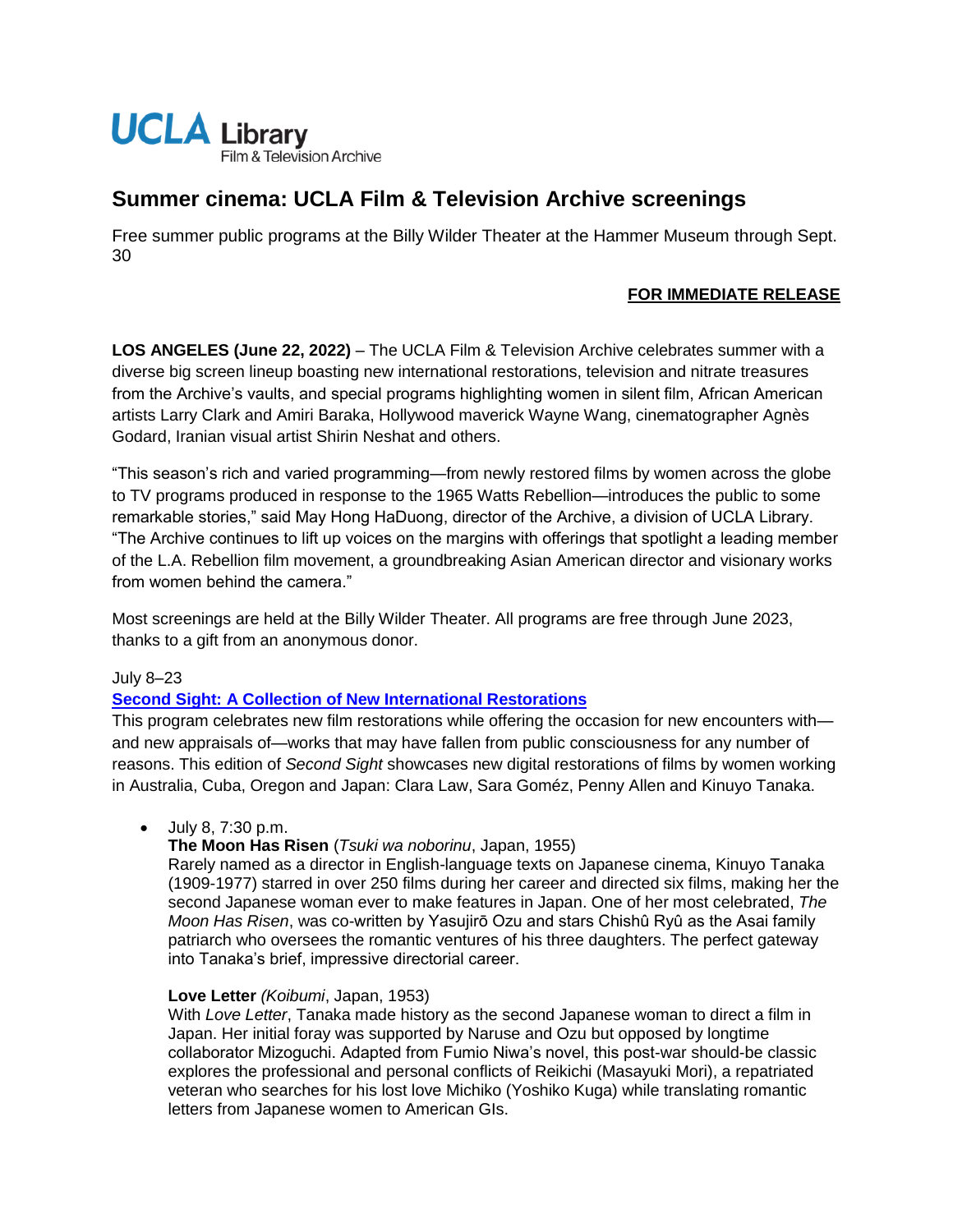• July 9, 7:30 p.m.

**Floating Life** (Australia, 1996)

*North American restoration premiere!*

Macau-born filmmaker Clara Law's celebrated ninth feature, *Floating Life*, was the first Asian-Australian film to examine the Asian migrant experience in Australia. An at turns hilarious and poignant work "about feelings of identity and finding a place in society and the world," said Law on the occasion of the new restoration from the National Film and Sound Archive of Australia, *Floating Life* symbolizes "the yearning for home and what home means."

• July 15, 7:30 p.m.

## **De Cierta Manera** (*One Way or Another*, Cuba, 1977) *Los Angeles restoration premiere!*

The first feature from Cuba to be directed by a woman, *De Cierta Manera* was also the only film by Sara Gómez (1942-1974), who died while the film was in the editing room. Shot on handheld 16mm, Gómez's is a film imbued with the turmoil of the Five Gray Years during which Cuba saw a Sovietization of its economy. Boldly confronting class, race and genderbased inequality, she addresses the uncertainty that impacted nearly every aspect of daily life.

• July 23, 7:30 p.m.

**In person**: Penny Allen.

**Property** (1978)

*Los Angeles restoration premiere!*

Shot with a handheld 16mm camera with an ensemble cast of bohemian misfits in Portland, Oregon within arty, ramshackle interiors, Penny Allen's little-seen debut feature marks an unofficial Part One of her hyper-regional diptych and ode to the Pacific Northwest. As noted in an interview with Allen in *Filmmaker*, "a truly regional cinema can't always strike an imprint ready for mass consumption; there's a grit...to Allen's antihero enclaves that still feels niche and marginal today."

# **Paydirt** (1981)

A rural Pacific Northwest vintner couple sees their sun-soaked, peaceful existence—which also involves a cannabis-growing side hustle—interrupted by a flood of violent robberies. As with *Property*, *Paydirt* highlights Penny Allen's knack for depicting a regional slice-of-life existence. Hangout scenes glimmer between dramatic incidents, which ring true to the late '70s/early '80s and the period's strange mix of perceived freedoms found in counterculture and the collective awakening on the horizon to the new decade's bleak reality.

## July 10, 7 p.m.

## **[Tell It Like It Is: The Watts Writers Workshop on Television](https://www.cinema.ucla.edu/events/2022/07/10/tell-it-like-it-is-watts-writers-workshop-television)** (1967-68)

**In person**: Daniel Widener, UC San Diego professor and author of *Black Arts West: Culture and Struggle in Postwar Los Angeles* (2010). Widener will be joined in conversation by poet Kamau Daáood, who will also read from his own work.

Founded in the wake of the Watts Rebellion of 1965, the Watts Writers Workshop (1965–73) left an indelible literary and artistic imprint well beyond the borders of Los Angeles. Presented here are two recently preserved local TV programs from 1967 and 1968 that showcase Black artists from the workshop reciting their poems and prose, with commentary by Oscar-winning writer and workshop principal Budd Schulberg (*On the Waterfront*) and Harry Dolan, executive director of the Douglass House Foundation, a 1960s-era creative workshop nonprofit.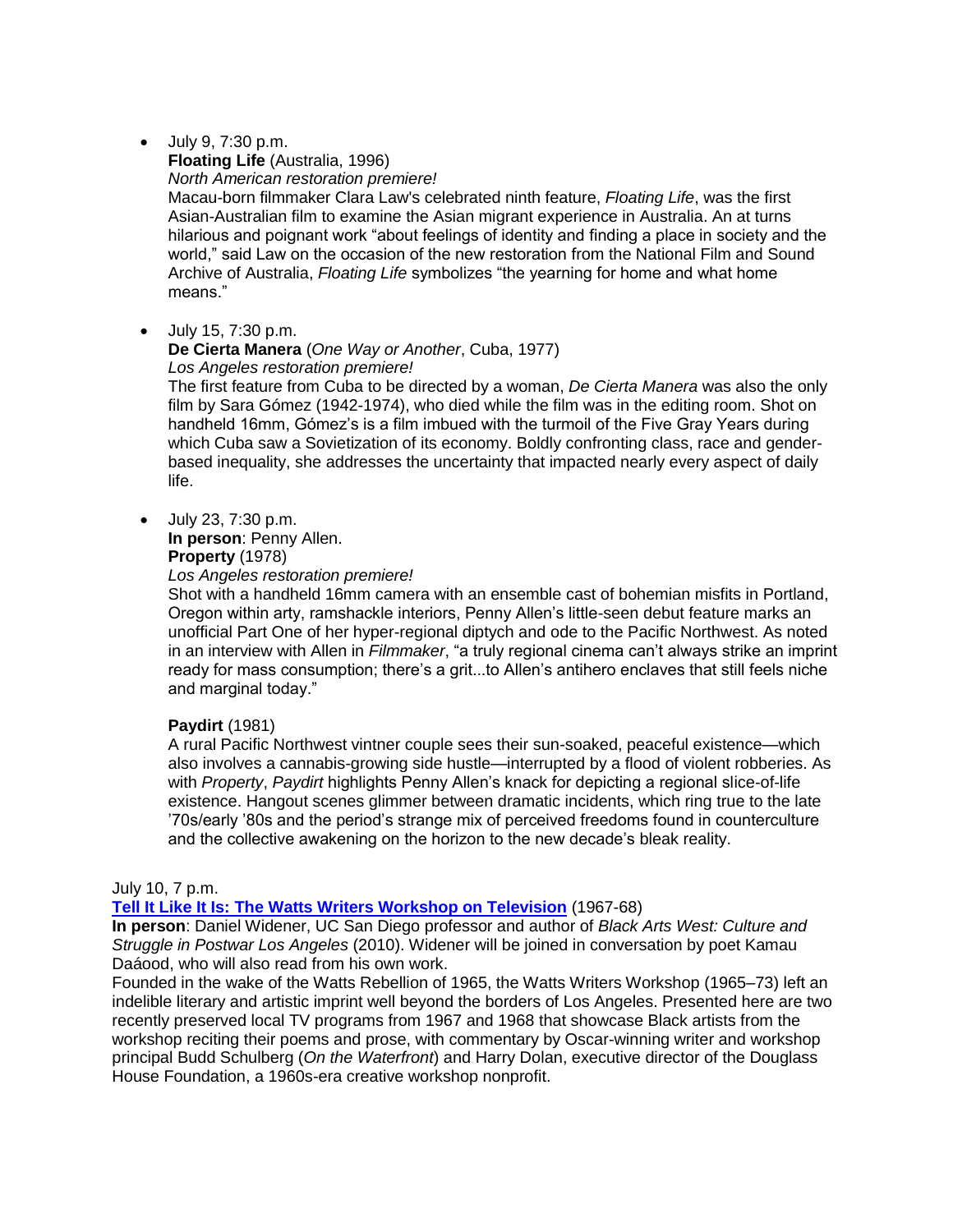## **Voicepoint: "The Watts Writers Workshop"** (10/1/1967)

This studio-bound, videotaped production features readings and recitations by numerous members of the *Watts Writers Workshop* with commentary by Budd Schulberg.

## **Tell It Like It Is: "Watts Writers Workshop"** (7/30/1968)

Actor Godfrey Cambridge and Harry Dolan, executive director of Douglass House Foundation, present this filmed program that sets readings by the Workshop poets to location footage of life in Watts.

# July 17–Aug.14

## **[Family Flicks](https://www.cinema.ucla.edu/events/family-flicks)**

The Archive and the Hammer Museum present a free Sunday matinee series of new and classic family-friendly films from around the world.

• July 17, 11 a.m.

**Wolfwalkers** (Ireland/Luxembourg/France, 2020)

An animated feature where a young huntress Robyn Goodfellowe, on a wolf hunting quest with her father in Ireland, has an insatiable curiosity that leads her outside the city walls. There, she encounters the enchanting Mebh, whose family may have a mystical tie to the local lupine population. Following *Secret of the Kells* (2009) and *Song of the Sea* (2014), the Oscar-nominated *Wolfwalkers* completes director Tomm Moore's Irish Folklore Trilogy with a beautiful, innovative mix of emotive 2D line work and mythical woodblocks.

• Aug. 14, 11 a.m.

**Wadjda** (Saudi Arabia/Netherlands/Germany/Jordan/United Arab Emirates/U.S., 2012) Writer-director Haifaa al-Mansou made history for making the first filmmaker and the first woman to make a feature film in Saudi Arabia, this inspiring story of pluck and perseverance about a 10-year-old girl who wants to own and ride her own bike in a country where such things are not allowed.

# July 30–Sept. 8

# **[Archive Treasures](https://www.cinema.ucla.edu/events/archive-treasures)**

This year-round series showcases works from the Archive's extensive holdings, which comprise one of the largest moving image collections in the world. Included are rarely screened gems presented in original and restored prints.

## • July 30, 7:30 p.m.

**In person**: Introduction by Professor Dominic Taylor, UCLA School of Theater, Film and Television.

## **Amiri Baraka**

A polarizing figure at every turn of his multifaceted career as poet, playwright, critic, scholar and activist, Amiri Baraka (1934-2014) never wavered from his conviction that art and politics were intrinsically intertwined. This edition of *Archive Treasures* highlights works in the collection based on and inspired by Baraka's radical vision*.*

## **Medea** (1973)

Ben Caldwell's *Medea* juxtaposes live action scenes of a pregnant Black body and a rapidfire montage of still images representing the sweep of African and African American history.

**Dutchman** (U.K., 1966)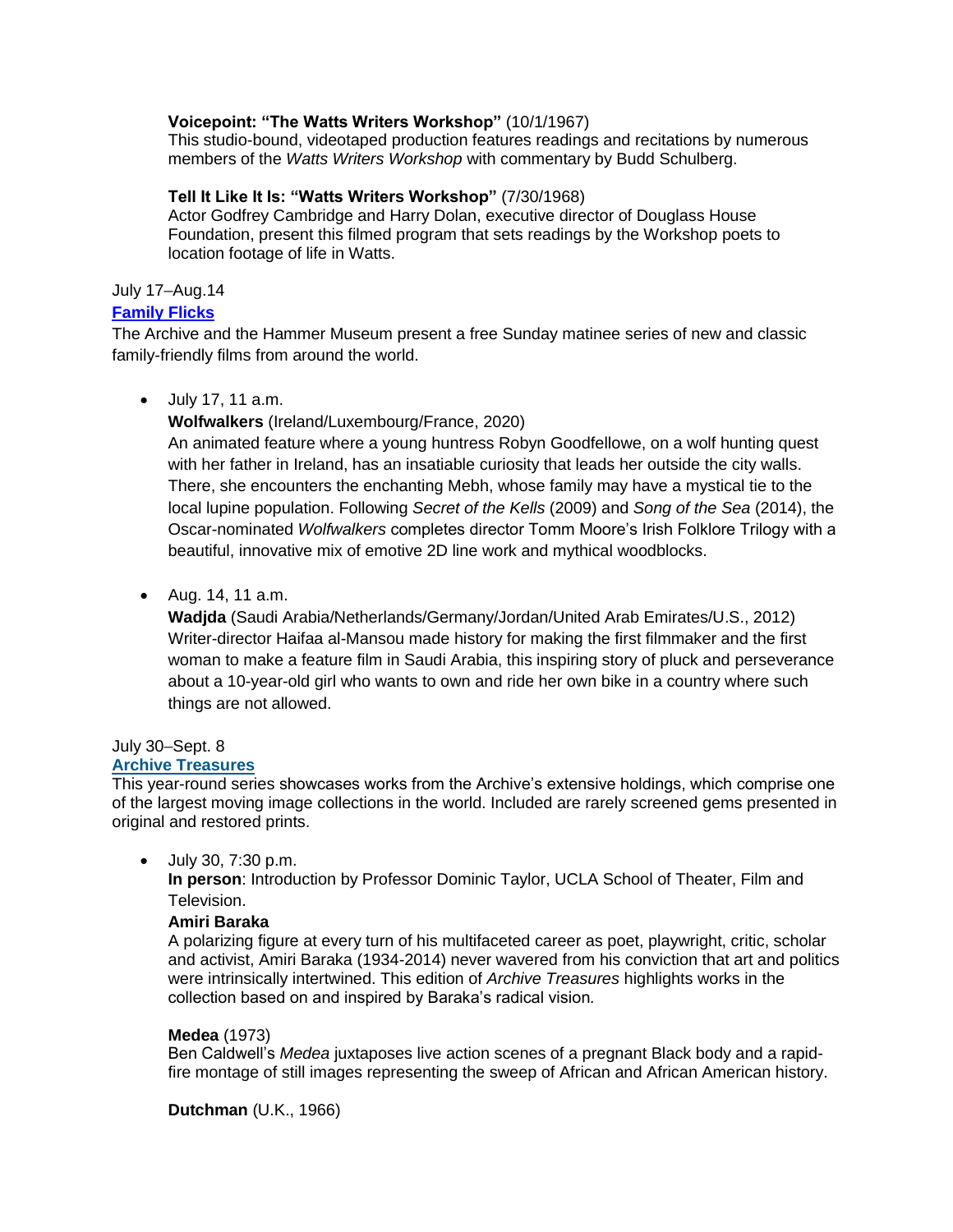Director Anthony Harvey's adaptation of Amiri Baraka's play *Dutchman*, from a script by Baraka, barrels forward with the terrifying, palpable danger of a subway car roaring through a station. Through the prolonged encounter between two ostensible commuters, a Black man (Al Freeman, Jr.) and a white woman (Shirley Knight), Baraka illuminates white supremacism's insidious impact on Black identity and society at large.

• Aug. 7, 7 p.m.

*A classic Hollywood double feature* **Meet John Doe** (1941)

The parting shot of a disgruntled reporter (Barbara Stanwyck) inadvertently launches a nationwide political movement that careens out of control when the patsy selected to lead it (Gary Cooper) gets wise in director Frank Capra and screenwriter Robert Riskin's 1941 political fantasy of American populism.

## **Magic Town** (1947)

A Hollywood paean to the pleasures of small town life and the simple grace of being median, *Magic Town* was screenwriter Robert Riskin's post-war take on American populism about a pollster who sets out to exploit a community that perfectly reflects the aggregate opinions of the nation as a whole.

• Sept. 18, 7 p.m.

*35mm nitrate print from the Archive* **Daughter of Shanghai** (1937)

Created as a star vehicle for Anna May Wong, Paramount teamed her up with French émigré director Robert Florey and high school friend/on-screen love interest Philip Ahn. Together, they elevate this B-movie thriller to another level, with two Asian American lead characters in an era of accepted yellowface where white actors often played Asian characters, and, as a fresh departure, a plot centered around the villainy of its white characters.

## Aug. 5–14

# **[This Woman's Work: Cinematographer Agnès Godard](https://www.cinema.ucla.edu/events/2022/this-womans-work-cinematographer-agnes-godard)**

This series focuses on the prolific French-born cinematographer Agnès Godard, whose four-decade career began in 1982 when she worked as a second assistant camera for directors Joseph Losey and Wim Wenders. The Archive will screen feature films directed by longtime collaborator Claire Denis, Agnès Varda, Erick Zonca and Ursula Meier, which showcase Godard's ability to evoke nuanced mood through colors and tones and her exquisite sense of framing.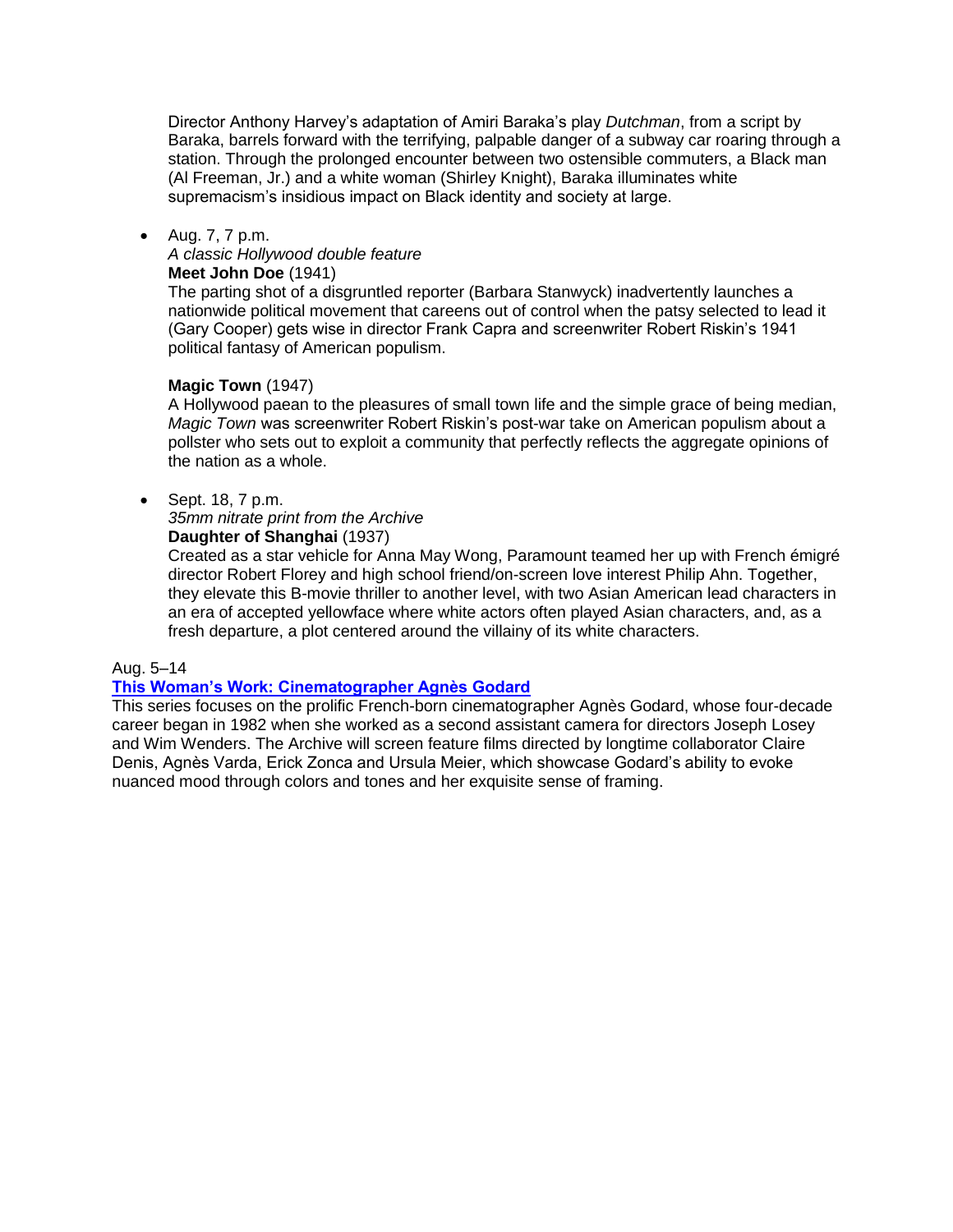• Aug. 5, 7:30 p.m.

**Beau Travail** (France, 1999) *4K restoration!*

French Foreign Legion sergeant Galoup (Lavant) violently fumbles with the quandary of fading glory in Claire Denis' masterful fifth feature. The chinks in Galoup's armor begin to show as he struggles to maintain authority over his troops, including oft-Agnès Godardlensed Grégoire Colin, with the quiet desperation of a man newly drained of significance. As the lithe legionnaires run military drills, their perspiring bodies receive reverent lensing thanks to Godard, who has collaborated with filmmaker Denis for two decades.

## **Jacquot de Nantes** (France, 1991)

Agnès Varda's tender evocation of the childhood of her husband, Jacques Demy, is a wonder-filled portrait of the artist as a young man and an enchanting ode to the magic of cinema. Shot in Demy's hometown of Nantes, this imaginative blend of narrative and documentary traces his coming of age amid the tumult of World War II as he finds escape in a universe of puppet shows, fairy tales, opera, and, above all, movies.

• Aug. 6, 7:30 p.m.

**Nénette and Boni** (*Nénette et Boni*, France, 1996)

"For Nénette et Boni...we wanted to work with long lenses and do mostly close ups, to be extremely close. When I decide [on a style of shooting] with Agnès, I try never to change it even though sometimes it's difficult to stick with your principle while shooting. Agnès and I are always aware that we have to be very open to the choreography of the bodies and give a lot of freedom to the actors."—Claire Denis

# • **35 Shots of Rum** (*35 rhums*, France/Germany, 2008)

"In terms of the comparison with dance, there's also the fact that over-the-shoulder camerawork requires you to be in rhythm with the actors, which is like dancing with a partner. And what was infinitely pleasurable and truly liberating for me was learning to find the rhythm of my gaze within the actors' rhythm."—Agnès Godard

# • Aug. 14, 7 p.m.

# **The Dreamlife of Angels** (*La vie rêvée des anges*, France, 1998)

Drifting, free-spirited Isa (Élodie Bouchez) and reserved Marie (Natacha Régnier) meet at their soul- and back-breaking sweatshop gig and begin an intense, magnetic friendship. The two embark on a spree of carefree trysts until club owner Chriss (Grégoire Colin) begins a dangerous flirtation with Marie. Relying on the naturalistic performances of its two leads, Godard and co-DP Dominique Le Rigoleur shoot these lived-in characters in fluid long takes, lending a sense of vérité realism to this story of friendship on the fringes.

## **Sister** (Switzerland/France, 2012)

Godard's first time shooting digitally was, as she shared in the *New York Times* in 2012, "quite an experience. It's really a very big change to move from film to digital. The images don't have the same texture, the poetic charge is different, so you have to reinvent the images." Godard's stark images seem inspired by both the frigid wintertime environs and the cold-as-ice interactions between Kacey Mottet Klein and Léa Seydoux, who pilfer ski equipment from the hyper-rich to pay for daily essentials.

Aug. 12–21 **[Cinema's First Nasty Women](https://www.cinema.ucla.edu/events/2022/cinemas-first-nasty-women)**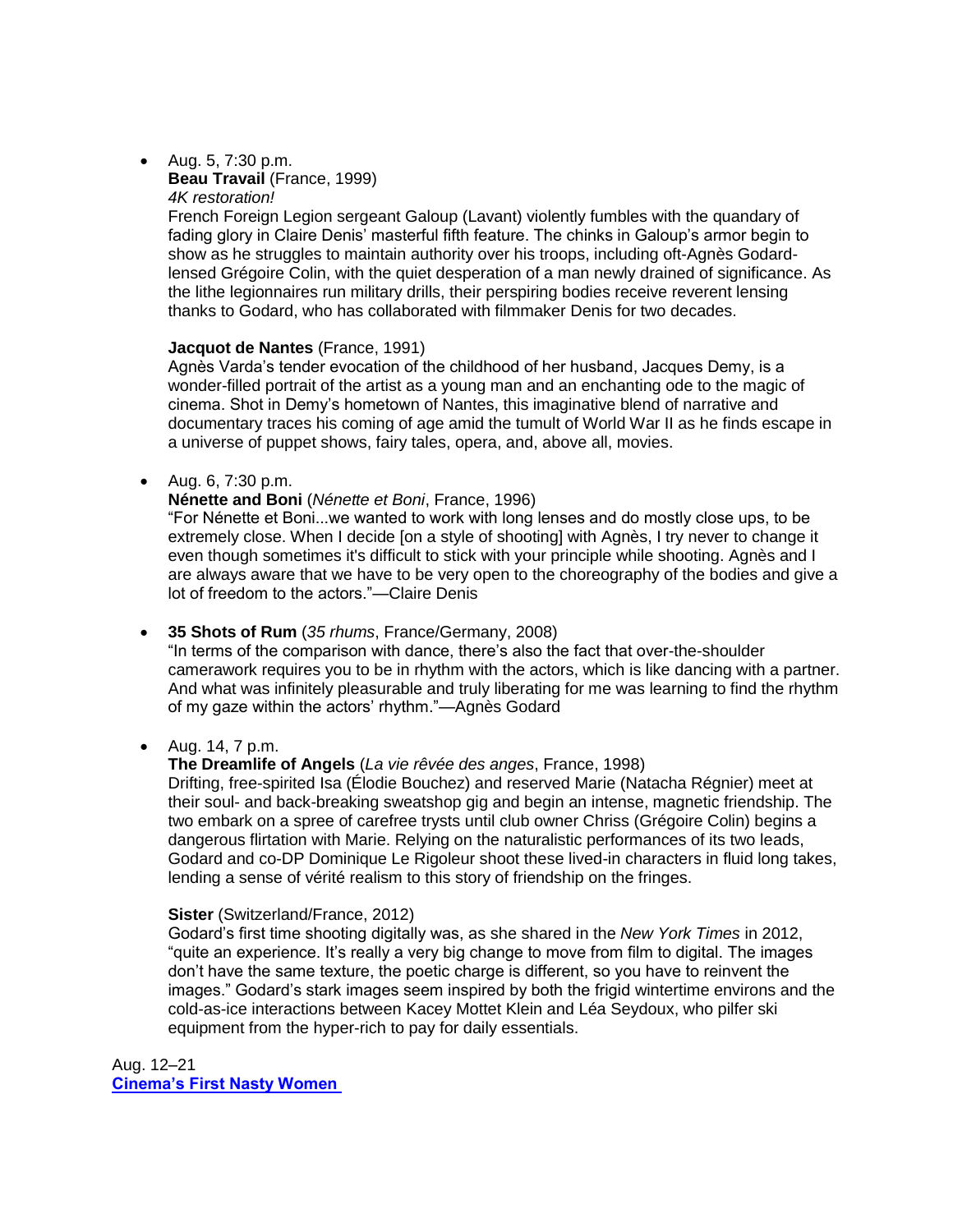This program presents a selection of rarely screened European and American silent films that reveal and revel in the spirit of rule-breaking, anarchic women on screen from the earliest, silent years of the medium. *Cinema's First Nasty Women* is curated by archivists and scholars Maggie Hennefeld, Laura Horak and Elif Rongen-Kaynakçi for Kino Lorber in advance of the release of Kino Lorber's four-disc DVD/Blu-ray collection.

• Aug. 12, 7:30 p.m. **In person**: series co-curators Maggie Hennefeld and Laura Horak. **Queens of Destruction** Chaos reigns in this program of delirious slapstick. 85 minutes of short films:

**Le bateau de Léontine** (*Léontine's Boat*, France, 1911) **Tilly's Party** (U.K., 1911) **Laughing Gas** (1907) **Mary Jane's Mishap** (U.K., 1903) **La fureur de Mme Plumette** (*Madame Plumette's Fury*, France, 1912) **Rosalie et son phonographe** (*Rosalie and Her Phonograph*, France, 1911) **Léontine s'envole** (*Léontine Gets Carried Away*, France, 1911) **Cunégonde femme crampon** (France, 1912) **Rosalie emménage** (*Rosalie Moves In*, France, 1911) **Léontine garde la maison** (*Léontine Keeps House*, France, 1912) **Rowdy Ann** (1919)

• Aug. 13, 7:30 p.m. **Doubles and Doppelgangers** Here, the comic mayhem comes with an extra twist of trickery, deceit and disguise. 97 minutes of short films:

**Daisy Doodad's Dial** (U.K., 1914) **Léa Bambola** (*Lea as a Doll*, Italy, 1913) **Zoé et la parapluie miraculeux** (*Zoé and the Miraculous Umbrella*, France, 1913) **Le Rembrandt de la rue Lepic** (*The Rembrandt in Rue Lepic*, France, 1911) **Onésime et la toilette de Mademoiselle Badinois** (*Onésime and Mademoiselle Badinois' Outfit*, France, 1912) **La peur des ombres** (*Fear of Shadows*, France, 1914) **Amour et science** (*Love and Science*, France, 1912) **The Death Mask** (1914) **She's a Prince** (1926)

• Aug. 19, 7:30 p.m.

```
Gender Adventures
```
From the Old West to the (now not so) distant future, women take center stage and drive the action in this program of adventures. 92 minutes of short films:

**The Red Girl and the Child** (1910) **The Girl Spy Before Vicksburg** (1910) **A Range Romance** (1911) **The Night Rider** (1920) **What's the World Coming to?** (1926)

• Aug. 21, 7 p.m. **Le ménage Dranem** (The Dranems, France, 1913)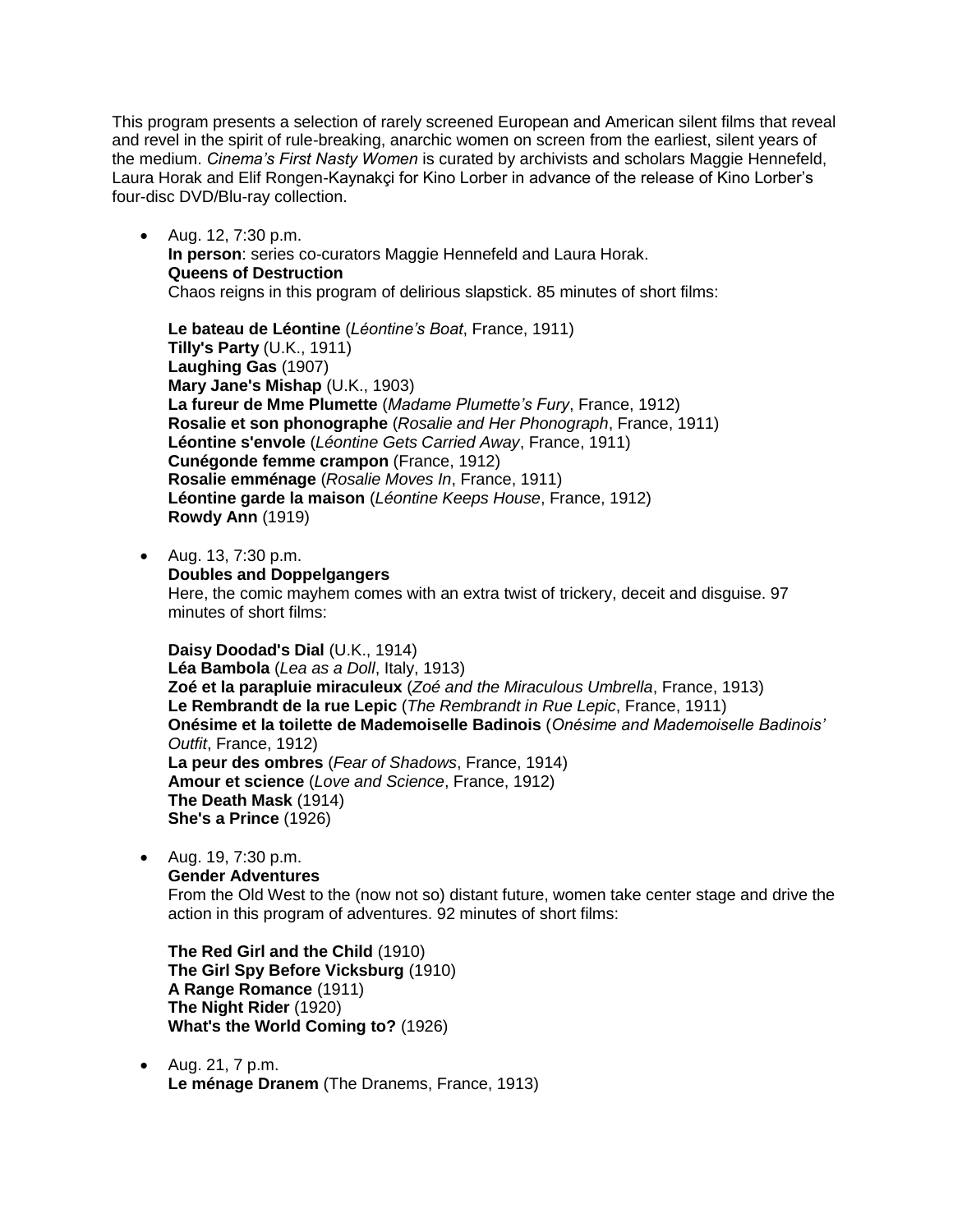Monsieur Dranem cooks, cleans, and sews "like an elephant threading a needle", as per Ciné-Journal, while his militant wife gambols in pantaloons, smokes pipes, drinks pints, plays cards (with "Léontine"), and assaults her cowed spouse.

## **Phil For Short** (1919)

The equally idiosyncratic daughter of an eccentric professor of Greek antiquity, Damophilia (Evelyn Greeley) goes by Phil as she manages the family farm until fate set her on the road—disguised as a boy. After she meets another professor of ancient Greece (Charles Walcott), an avowed women-hater, misperceptions and misunderstandings abound until love wins out—on Phil's terms—in this charmingly subversive romantic comedy.

## Aug. 20, 7:30 p.m.

## **[Outfest UCLA Legacy Project Screening Series](https://www.cinema.ucla.edu/events/outfest-ucla-legacy-project-screening-series)**

The Outfest UCLA Legacy Project is a collaborative effort between the Archive and Outfest to collect, restore and showcase queer film and video. The series presents Nice-born writer-director Yann Gonzalez's short *Islands* and his feature-length *You and the Night*.

## **Islands** (*Les îles*, France, 2017)

Winner of the Queer Palm for Best Short Film at the 2017 edition of the Cannes Film Festival, *Islands* sees characters wandering through an erotic maze of love and desire.

## **You and the Night** (*Les Rencontres d'après minuit*, France, 2013)

In his first feature, Nice-born writer-director Yann Gonzalez riffs on character tropes à la *The Breakfast Club* with a markedly queer twist, underscored by the synthpop music of Yann's brother's band, M83. A longtime couple and their trans maid assemble a motley crew for another of the trio's frequent orgies. To everyone's initial chagrin and eventual shared catharsis, a theater of the pansexual absurd, fueled by a collective hallucination, unfolds as a dreamlike tableaux of memories.

# Aug. 26-28

# **[Larry Clark](https://www.cinema.ucla.edu/events/2022/larry-clark)**

## **In person**: Larry Clark will attend each screening.

With an expansive vision of cinema and its possibilities informed by his work as a painter and photographer, Larry Clark became a leading member of the L.A. Rebellion, a group of Black filmmakers at UCLA who forged new cinema aesthetics that could be responsive to the spiritual, cultural and political needs of the Black community. The Archive presents a weekend-long survey of Clark's filmography.

## • Aug. 26, 7:30 p.m.

## **Passing Through** (1977)

Hailed as one of the best jazz movies ever made, *Passing Through* centers on Womack (Nathaniel Taylor), a saxophonist sent up for defending a fellow musician from a white mobster, returns home to find himself again fighting for the right to create on his own terms. With an astonishing score composed by Horace Tapscott *Passing Through* celebrates and embodies Black artistry while exposing the racist historical forces aligned to exploit it.

## • Aug. 27, 7:30 p.m.

## **As Above, So Below** (1973)

When Black army veteran Jita-hadi (Nathaniel Taylor) arrives in South-Central Los Angeles in the wake of the 1965 Watts rebellion he immediately recognizes the symptoms of a population under occupation—while an underground army watches and waits.

**The Horse** (1973)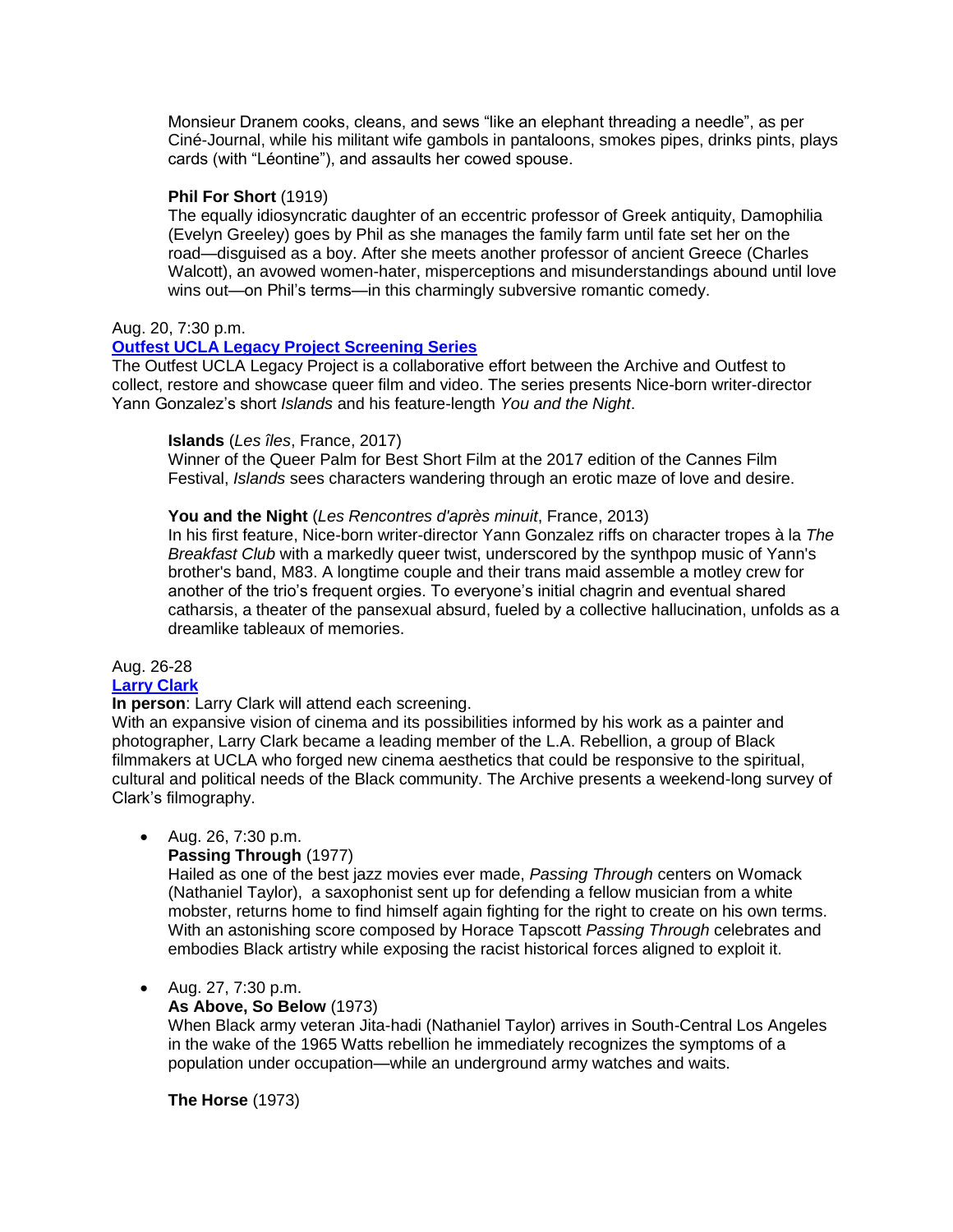Director Charles Burnett artfully employs a sparse lyricism, juxtaposing the stillness of the rural setting against the disquiet imbued by the impending violence in this haunting comingof-age tale.

## **Hour Glass** (1971)

A young African American man rethinks his role as a basketball player for white spectators as he begins reading the works of Third World theoreticians like Frantz Fanon, and contemplates the work of Martin Luther King Jr., Malcolm X and Angela Davis.

• Aug. 28, 7 p.m.

## **Cutting Horse** (2002)

An epic clash between rival ranches run by rival families locked in a generational struggle over Western lands, *Cutting Horse* finds director Larry Clark operating in a revisionist mode in this story of a stoic Black horse trainer, haunted by his past, who returns home seeking redemption.

## Sept. 16-25

# **[Directed By Wayne Wang](https://www.cinema.ucla.edu/events/2022/directed-by-wayne-wang)**

Wayne Wang has had one of the most eclectic careers in Hollywood, with a resume ranging from independent international co-productions to big-budget dramedies, including films the *New York Times* noted "daringly chronicled Chinese life in a time when it was unthinkable in American cinema." The Archive and American Cinematheque present 12 features directed by Wang over six nights.

• Sept. 16, 7:30 p.m.

**In person**: Wayne Wang, CSU Long Beach professor Oliver Wang. **Chan is Missing** (1982)

*New 4K restoration!*

Wayne Wang's debut feature also represents a much larger cultural milestone as the first Chinese American feature-length narrative film to achieve broad critical acclaim outside of the Asian American community. Made in the golden age of American indies for \$22,000, *Chan is Missing*, celebrating its 40th anniversary in 2022, is the essential entry point into Wang's incredibly eclectic career.

## *Original release print!*

## **Slamdance** (U.K./U.S., 1987)

Wayne Wang's third feature film is as hedonistically unhinged as its title suggests. Los Angeles-based cartoonist Charles "C.C." Drood (Tom Hulce) leads a chaotic life "anchored" by late nights at dance clubs. When Drood returns home one day to find his studio apartment has been burgled, he's knocked unconscious by the culprit, instigating a whirlwind mystery wherein the audience knows about as much as our hapless victim.

• Sept. 17, 7:30 p.m.

**In person**: Wayne Wang, pop culture writer John Powers.

# **Life is Cheap... But Toilet Paper is Expensive** (1989)

*Restored director's cut!*

A man is hired to deliver a briefcase from America to Hong Kong in this loose, Hong Kongset version of *Chan is Missing*. With late-1980s street photography of open air markets and an impressionistic sense of narrative, *Life is Cheap…* is Wang's most experimental work to date, blending the formalist sensibilities of the *nouvelle vague* with documentary-like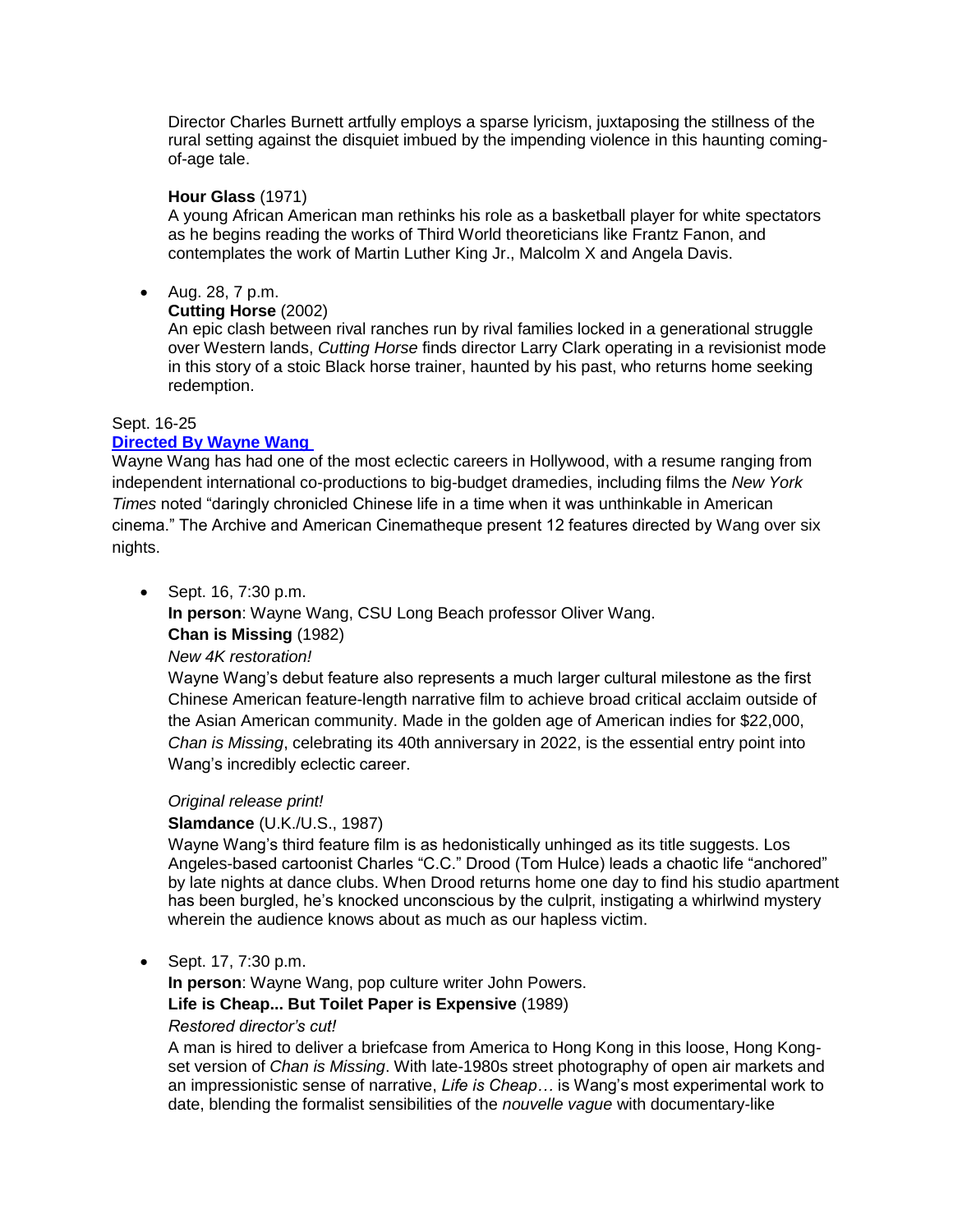moments and direct-camera addresses. The film received an X-rating from the MPAA, prompting the film's distributor to release it without an official rating.

## **Chinese Box** (1997)

*Chinese Box* chronicles an ailing British journalist's pursuit of truth and love in Hong Kong in the months leading up to the end of British rule. John (Jeremy Irons) spends his time navigating between cocktail parties and the city streets, where, armed with his video camera, he attempts to record an "authentic" Hong Kong. There he encounters Jean (Maggie Cheung), a scrappy street hustler with a story.

## • Sept. 18, 7:30 p.m.

## *Off-site with the American Cinematheque at the Aero Theatre* **Smoke** (Germany/Japan/U.S., 1995)

Wayne Wang's captivating independent film centers on a Brooklyn tobacco shop, the hub where a diverse cast of characters hang out, tell stories, and share secrets. At the center is Harvey Keitel as the earnest shop owner who invests his life in these patrons and curiously photographs the store from across the street every morning. As each character's story collides, Wang seamlessly weaves together the subplots, creating a fascinating portrait of a lively New York neighborhood.

## **Blue in the Face** (1995)

After coming in under budget at the completion of *Smoke*, Wayne Wang and screenwriter Paul Auster managed to convince their producers to make an immediate sequel, this time shot almost entirely on the fly with no script in just five days. Despite the constraints, Wang and Auster, serving as co-directors, deliver a satisfying follow up, returning once again to Auggie Wren's Brooklyn tobacco shop, and assembling another impressive cast. What emerges is yet another funny, moving, and authentic portrait of a Brooklyn neighborhood.

## • Sept. 23, 7:30 p.m.

# *Off-site with the American Cinematheque at the Aero Theatre*

# **Dim Sum: A Little Bit of Heart** (1985)

Mrs. Tam (Kim Chew) doesn't have much to celebrate on New Year's Day—a fortune teller had told her this would be the year she died. Whether or not the prophecy is true, the widow resolves to tie up loose ends and cross some items off her bucket list—first and foremost seeing daughter Geraldine (Laureen Chew) finally get married. Director Wayne Wang discovered this real-life mother-daughter duo while making *Chan is Missing*, and the affection they share anchors this warm and wise comedy.

# **The Joy Luck Club** (China/U.S., 1993)

Adapted from the popular novel by author Amy Tan, *The Joy Luck Club* weaves a rich tapestry of family ties across generations as four women meet regularly in San Francisco to share stories and play mahjong. Having emigrated from China to make new lives in America, these four women each now have daughters who are by turns burdened by their mother's expectations and guided by their advice. Told primarily through flashbacks, Wayne explores layers of the Chinese American experience.

• Sept. 24, 7:30 p.m. **Anywhere But Here** (1999)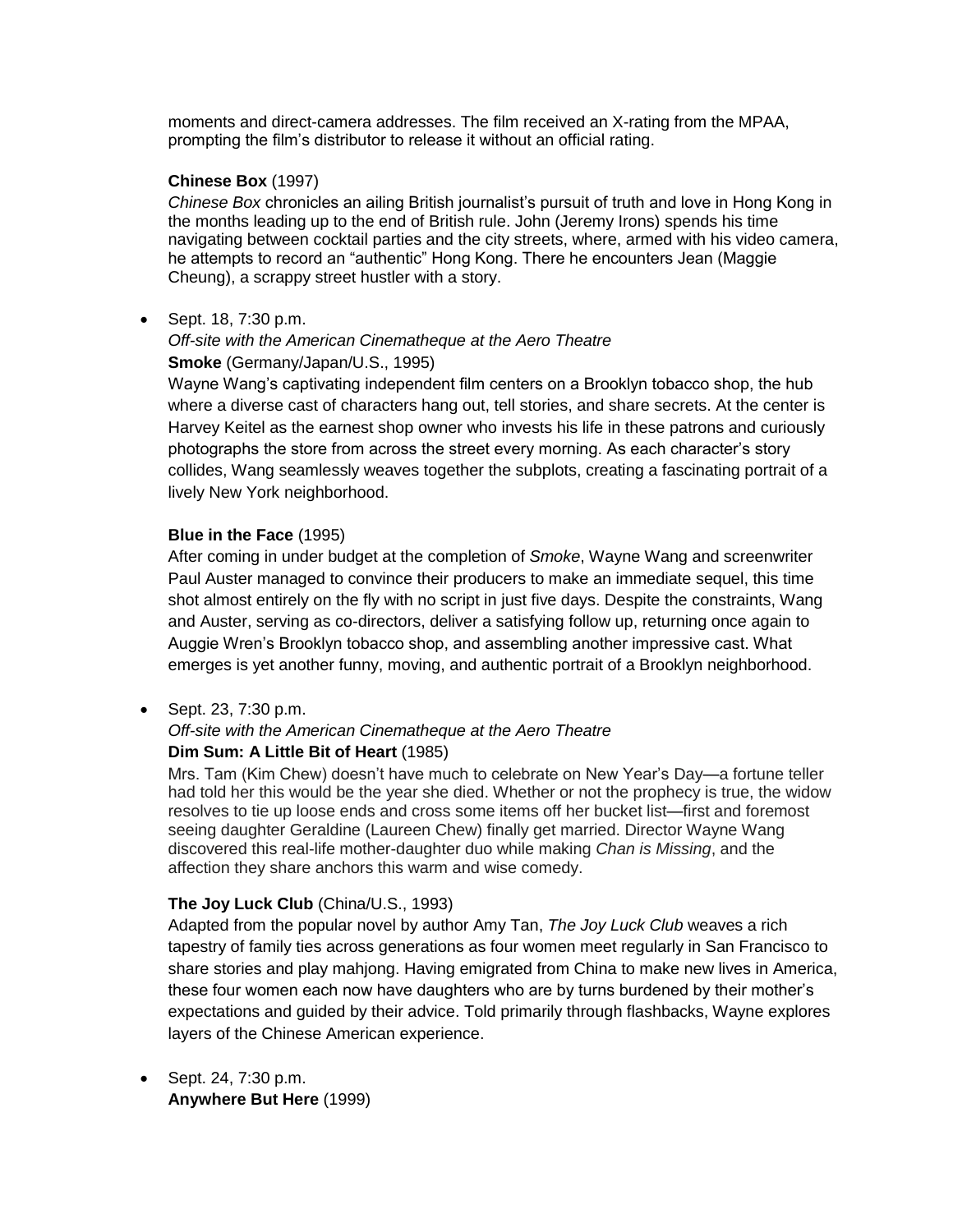In this adaptation of the Mona Simpson novel, single mother Adele August (Susan Sarandon) is bad with money, and even worse when it comes to making decisions. Her straight-laced daughter, Ann (Natalie Portman), is a successful high school student with Ivy League aspirations. When Adele decides to pack up and move the two of them from the Midwest to Beverly Hills, Calif., to pursue her dreams of Hollywood success, Ann grows frustrated with her mother's irresponsible and impulsive ways.

# **A Thousand Years of Good Prayers** (2007)

"A gentle, pleasantly unrushed piece of moviemaking. There's a tonic simplicity to how it gets the job done, *A Thousand Years* studies the subtle day-to-day tensions between Mr. Shi and Yilan before building, in its circumspect way, to a big emotional resolution. A more ambitious film might have forgone this predictable denouement; a less accomplished one would have fumbled its touching sincerity."—Nathan Lee, *New York Times*

## • Sept. 25, 7 p.m.

## **Maid in Manhattan** (2002)

Marisa Ventura (Jennifer Lopez) is a struggling single mom who works at a posh Manhattan hotel and dreams of a better life for her and her young son. One fateful day, hotel guest and senatorial candidate Christopher Marshall (Ralph Fiennes) meets Marisa and mistakes her for a wealthy socialite. After an enchanting evening together, the two fall madly in love. But when Marisa's true identity is revealed, issues of class and social status threaten to separate them.

## **Last Holiday** (2006)

Georgia Byrd's (Latifah) terminal illness diagnosis leads her to sell all her possessions to live out her remaining days at a posh hotel. Teaming again with Giancarlo Esposito to show off their honed comedic chops, Wang's *Last Holiday* makes for the perfect hotel-set double bill with Maid, doubling down by working with rapper-turned-actress Queen Latifah in a role that suits her comedic timing and grounded confidence.

## Sept. 23-30

## **[Looking Within, Not Without: The Films of Shirin Neshat](https://www.cinema.ucla.edu/events/2022/looking-within-not-without-films-of-shirin-neshat)**

Visual artist Shirin Neshat has explored the dualities of diasporic identity as an Iranian woman living in the West across multiple disciplines, including photography, video, theater and film for over 30 years. The focus of a recent career retrospective at The Broad (*Shirin Neshat: I Will Greet the Sun Again*), Neshat has been featured in solo exhibitions at museums and galleries around the world. The Archive presents a two-night retrospective of Neshat's feature films, beginning with *Women Without Men* and *Looking for Oum Kulthum*, both of which premiered at the Venice Film Festival, and culminating with the Los Angeles premiere of her latest film, *Land of Dreams*.

## • Sept. 23, 7:30 p.m.

**Women Without Men** (Germany/Austria/France/Italy/Ukraine/Morocco/Iran, 2009) *Women without Men* follows the lives of four women over the course of the turbulent, American-backed overthrow of Iran's democratically elected prime minister, Mohammad Mosaddegh, in 1953. Though they each inhabit different strata of Iranian society—a general's wife, a prostitute, a religious adherent and a rebellious sister—they each experience the personal trauma of patriarchal domination against a backdrop of sweeping historical change.